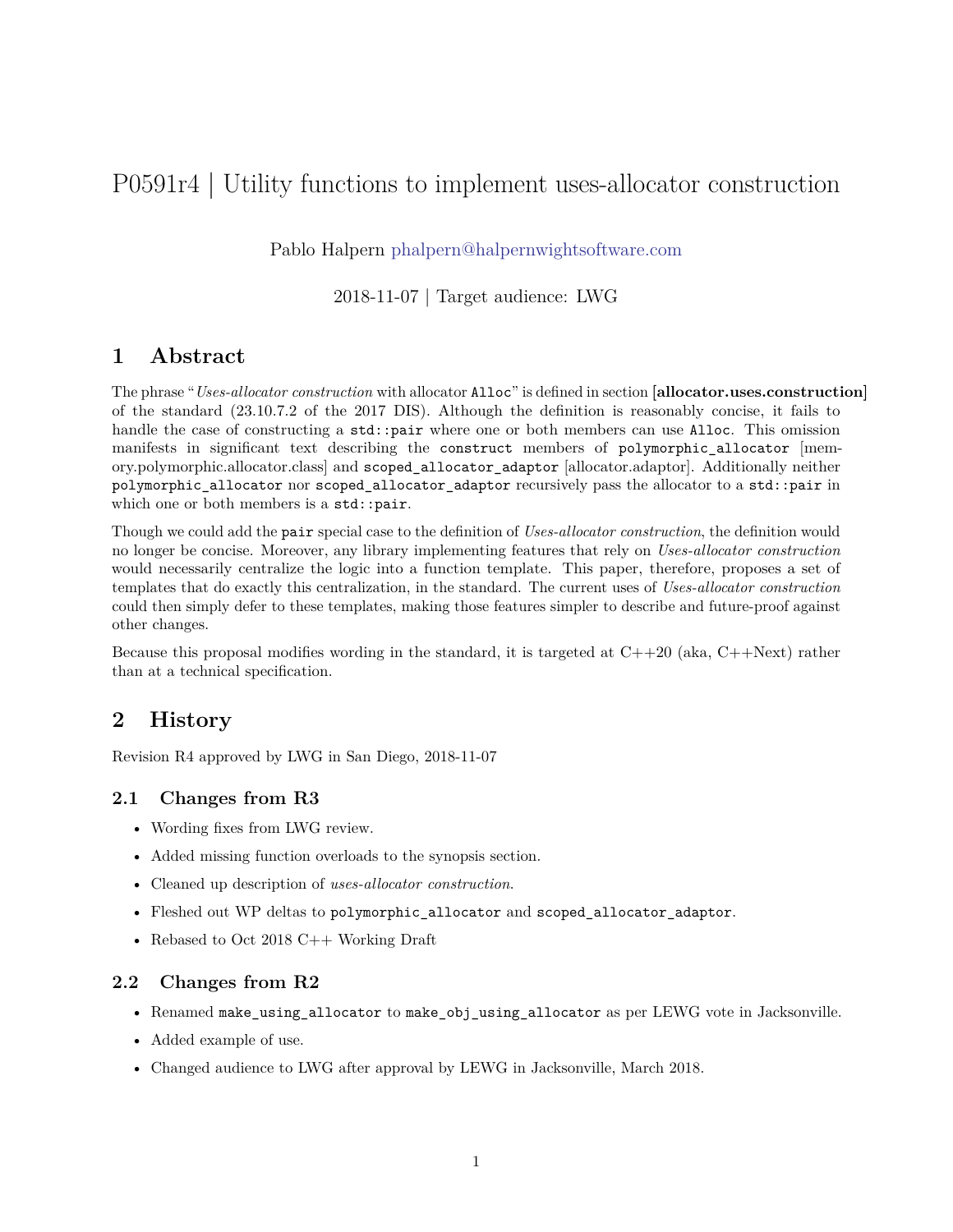### **2.3 Changes from R1**

- Fix bugs in formal wording. Everything in this paper has been implemented and tested (and a link to the implementation added).
- Explicitly called out recursive handling for a std::pair containing a std::pair. (No change to actual functionality from R0.)
- Update section references to match C++17 DIS.
- Minor editorial changes.

## **2.4 Changes from R0**

• Fixed function template prototypes, which incorrectly depended on partial specialization of functions.

# **3 Choosing a direction**

Originally, I considered proposing a pair of function templates, make\_obj\_using\_allocator<T>(allocator, args...) and uninitialized\_construct\_using\_allocator(ptrToT, allocator, args...). However, implementation experience with the feature being proposed showed that, given a type T, an allocator A, and an argument list Args..., it was convenient to generate a tuple of the final argument list for T's constructor, then use make\_from\_tuple or apply to implement the above function templates. It occurred to me that exposing this tuple-building function may be desirable, as it opens the door to an entire category of functions that use tuples to manipulate argument lists in a composable fashion.

# **4 Example**

If we are creating a simple wrapper class around an object of type T, our class might look something like this:

```
template <typename T, class Alloc = std::allocator<T>>
class Wrapper {
  Alloc m_alloc;
  T m_data;
 int m_meta_data;
  ...
public:
 using allocator_type = Alloc;
  Wrapper(const T& v, const allocator_type& alloc = {});
  ...
};
```
This wrapper is intended to work with many types for T, including types that don't use an allocator at all, types that take an allocator on construction using the allocator\_arg protocol, and types that take an allocator on construction as a trailing argument. The constructor for Wrapper would thus require much metaprogramming in order to handle all of the cases. This metaprogramming is already done by implementers of the standard library, because it is needed by scoped\_allocator\_adaptor and by  $pm:polymorphi$ c\_allocator, but such metaprogramming is beyond the skills of most programmers and is time consuming for even those possessing the skills. The facilities in this proposal make the task almost trivial. The Wrapper constructor below takes advantage of the make\_obj\_using\_allocator function template to construct the m\_data member using the supplied allocator. The allocator will be ignored if T does not use an allocator or uses an allocator of a different type.

```
template <typename T, class Alloc>
Wrapper<T,Alloc>::Wrapper(const T& v, const Alloc& alloc)
```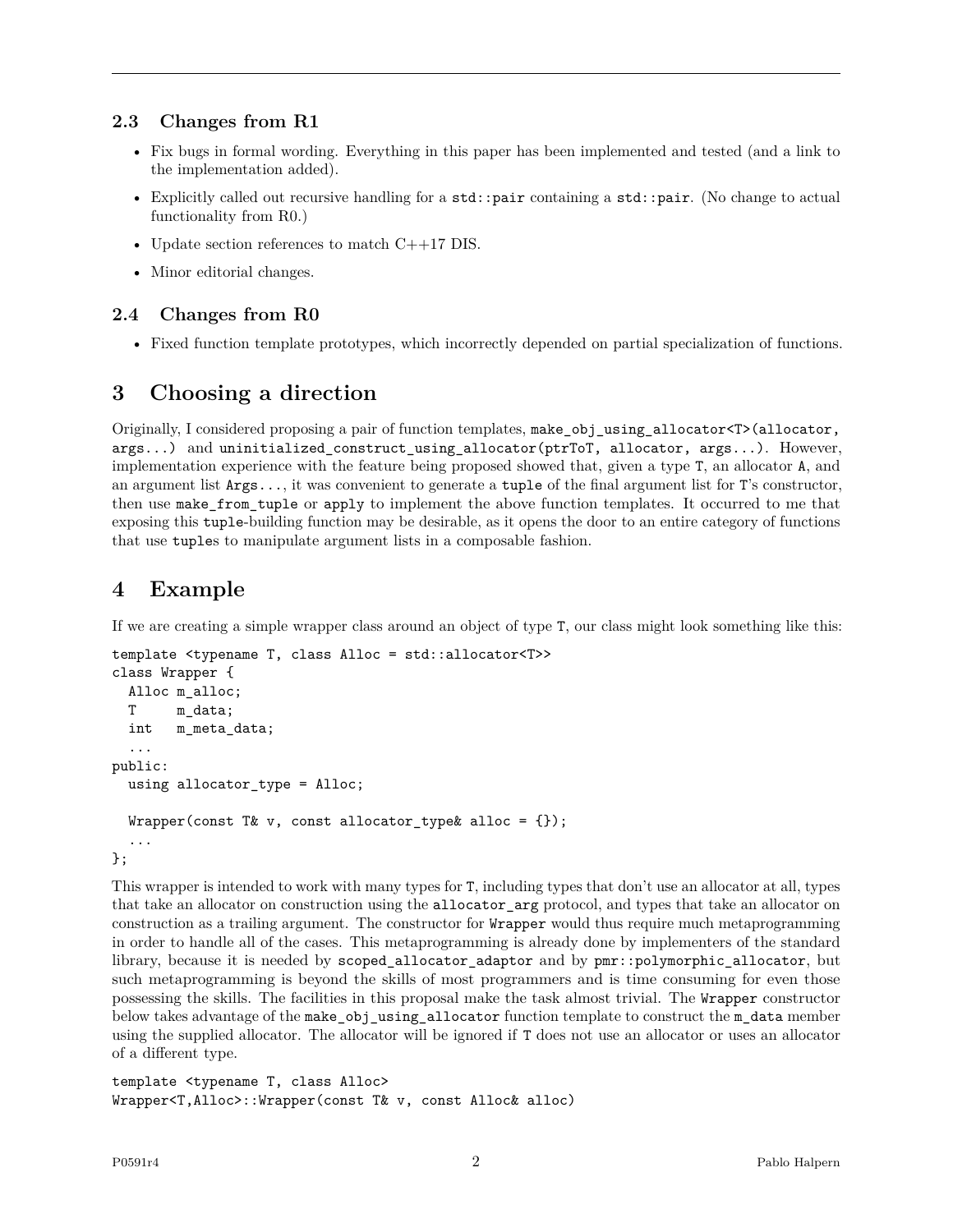```
: m_alloc(alloc)
, m_data(make_obj_using_allocator<T>(alloc, v))
, m_meta_data(0)
, etc.
{ ... }
```
# **5 Implementation experience**

A working implementation of this proposal can be found on GitHub at [https://github.com/phalpern/uses](https://github.com/phalpern/uses-allocator.git)[allocator.git.](https://github.com/phalpern/uses-allocator.git)

## **6 Proposed wording**

Wording is relative to the October 2018 WP, [N4778](http://www.open-std.org/JTC1/SC22/WG21/docs/papers/2018/n4778.pdf)

## **6.1 Header <memory> synopsis [memory.syn]**

**Add the following new function templates to the to the <memory> synopsis:**

```
template <class T, class Alloc, class... Args>
  auto uses_allocator_construction_args(const Alloc& alloc,
                                        Args&&... args) -> see below;
template <class T, class Alloc, class Tuple1, class Tuple2>
  auto uses_allocator_construction_args(const Alloc& alloc, piecewise_construct_t,
                                        Tuple1&& x, Tuple2&& y) -> see below;
template <class T>
  auto uses_allocator_construction_args(const Alloc& alloc) -> see below;
template <class T, class Alloc, class U, class V>
  auto uses_allocator_construction_args(const Alloc& alloc, U&& u, V&& v) -> see below;
template <class T, class Alloc, class U, class V>
  auto uses_allocator_construction_args(const Alloc& alloc,
                                        const pair<U,V>& pr) -> see below;
template <class T, class Alloc, class U, class V>
  auto uses_allocator_construction_args(const Alloc& alloc, pair<U,V>&& pr) -> see below;
template <class T, class Alloc, class... Args>
  T make_obj_using_allocator(const Alloc& alloc, Args&&... args);
template <class T, class Alloc, class... Args>
  T* uninitialized_construct_using_allocator(T* p, const Alloc& alloc, Args&&... args);
```
#### **6.2 Uses-allocator construction [allocator.uses.construction]**

#### **Replace the entire [allocator.uses.construction] section with the following:**

*Uses-allocator construction* with allocator alloc and constructor arguments args... refers to the construction of an object of type T such that alloc is passed to the constructor of T if T uses an allocator type compatible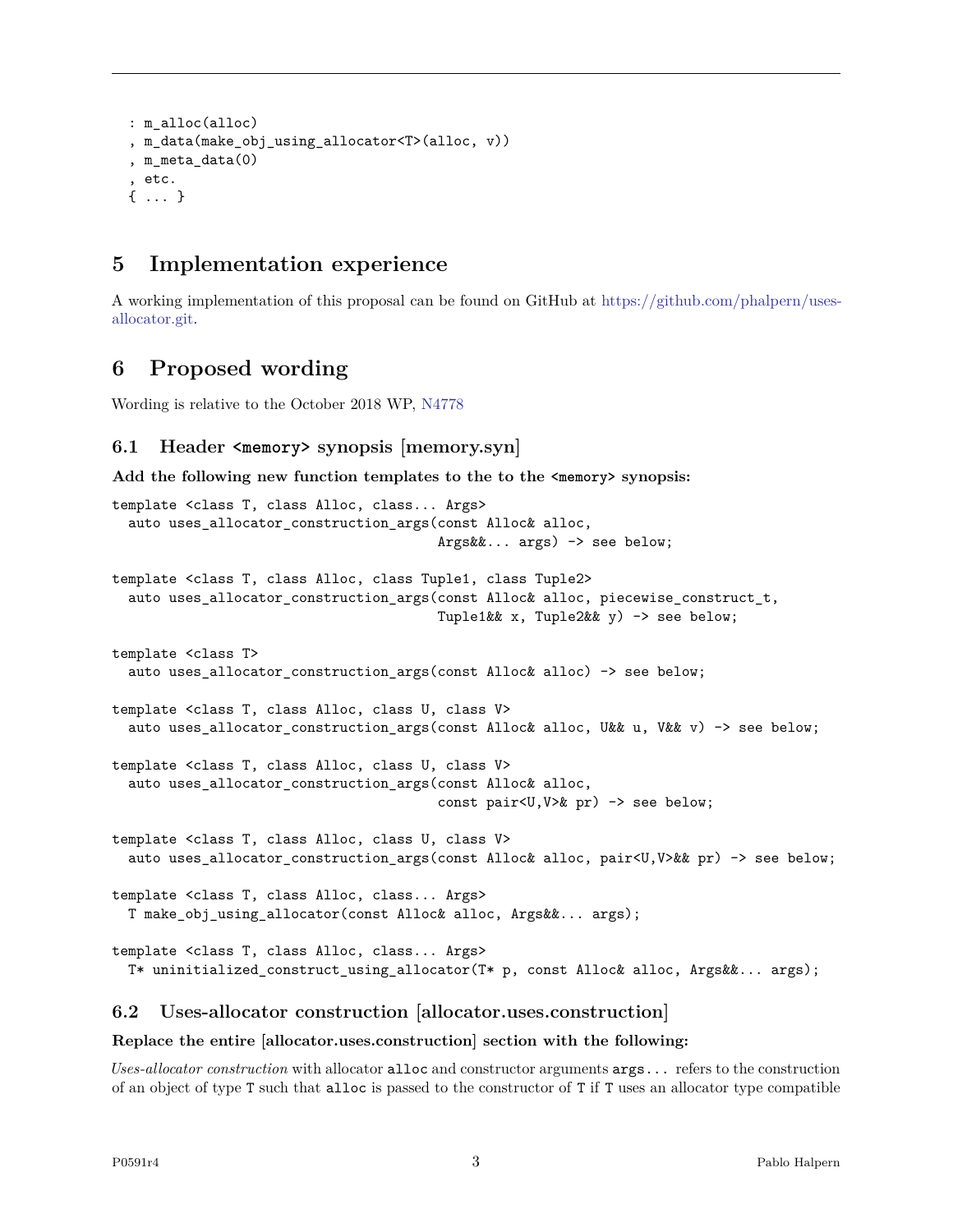with alloc. When applied to the construction of an object of type T, it is equivalent to initializing it with the value of the expression make\_obj\_using\_allocator<T>(alloc, args...), described below.

The following utility functions support three conventions for passing alloc to a constructor:

- 1. If T does not use an allocator compatible with alloc, then alloc is ignored.
- 2. Otherwise, if T has a constructor invocable as T(allocator\_arg, alloc, args...) (leading-allocator convention), then uses-allocator construction chooses this constructor form.
- 3. Otherwise, if T has a constructor invocable as T(args..., allocator) (trailing-allocator convention), then uses-allocator construction chooses this constructor form.

The uses\_allocator\_construction\_args function template takes an allocator and argument list and produces (as a tuple) a new argument list matching one of the above conventions. Additionally, overloads are provided that treat specializations of std::pair such that uses-allocator construction is applied individually to the first and second data members. The make\_obj\_using\_allocator and uninitialized\_construct\_using\_allocator function templates apply the modified constructor arguments to construct an object of type T as a return value or in-place, respectively. [*Note:* For uses\_allocator\_construction\_args and make\_obj\_using\_allocator, type T is not deduced and must therefore be specified explicitly by the caller. - *end note*]

```
template <class T, class Alloc, class... Args>
  auto uses_allocator_construction_args(const Alloc& alloc, Args&&... args) -> see below;
```
*Constraints*: T is *not* a specialization of std::pair.

*Returns*: A tuple value determined as follows:

- If uses\_allocator\_v<T, Alloc> is false and is\_constructible\_v<T, Args...> is true, return forward\_as\_tuple(std::forward<Args>(args)...).
- Otherwise, if uses\_allocator\_v<T, Alloc> is true and is\_constructible\_v<T, allocator\_arg\_t, Alloc, Args...> is true, return tuple<allocator\_arg\_t, const Alloc&, Args&&...>(allocator\_arg, alloc, std::forward<Args>(args)...).
- Otherwise, if uses\_allocator\_v<T, Alloc> is true and is\_constructible\_v<T, Args..., Alloc> is true, return forward\_as\_tuple(std::forward<Args>(args)..., alloc).
- Otherwise, the program is ill-formed. [*Note*: This definition prevents a silent failure to pass the allocator to a constructor of a type for which uses\_allocator\_v<T,  $\text{Alloc} >$  is true. *end note*]

```
template <class T, class Alloc, class Tuple1, class Tuple2>
  auto uses_allocator_construction_args(const Alloc& alloc, piecewise_construct_t,
                                        Tuple1&& x, Tuple2&& y) -> see below;
```
*Constraints*: T is a specialization of std::pair.

*Effects*: For T specified as pair<T1, T2>, equivalent to:

```
return make_tuple(piecewise_construct,
          apply([&alloc](auto&&... args1) {
                  return uses_allocator_construction_args<T1>(alloc,
                         std::forward<decltype(args1)>(args1)...);
              }, std::forward<Tuple1>(x)),
          apply([&alloc](auto&&... args2) {
                  return uses_allocator_construction_args<T2>(alloc,
                         std::forward<decltype(args2)>(args2)...);
              }, std::forward<Tuple2>(y)));
```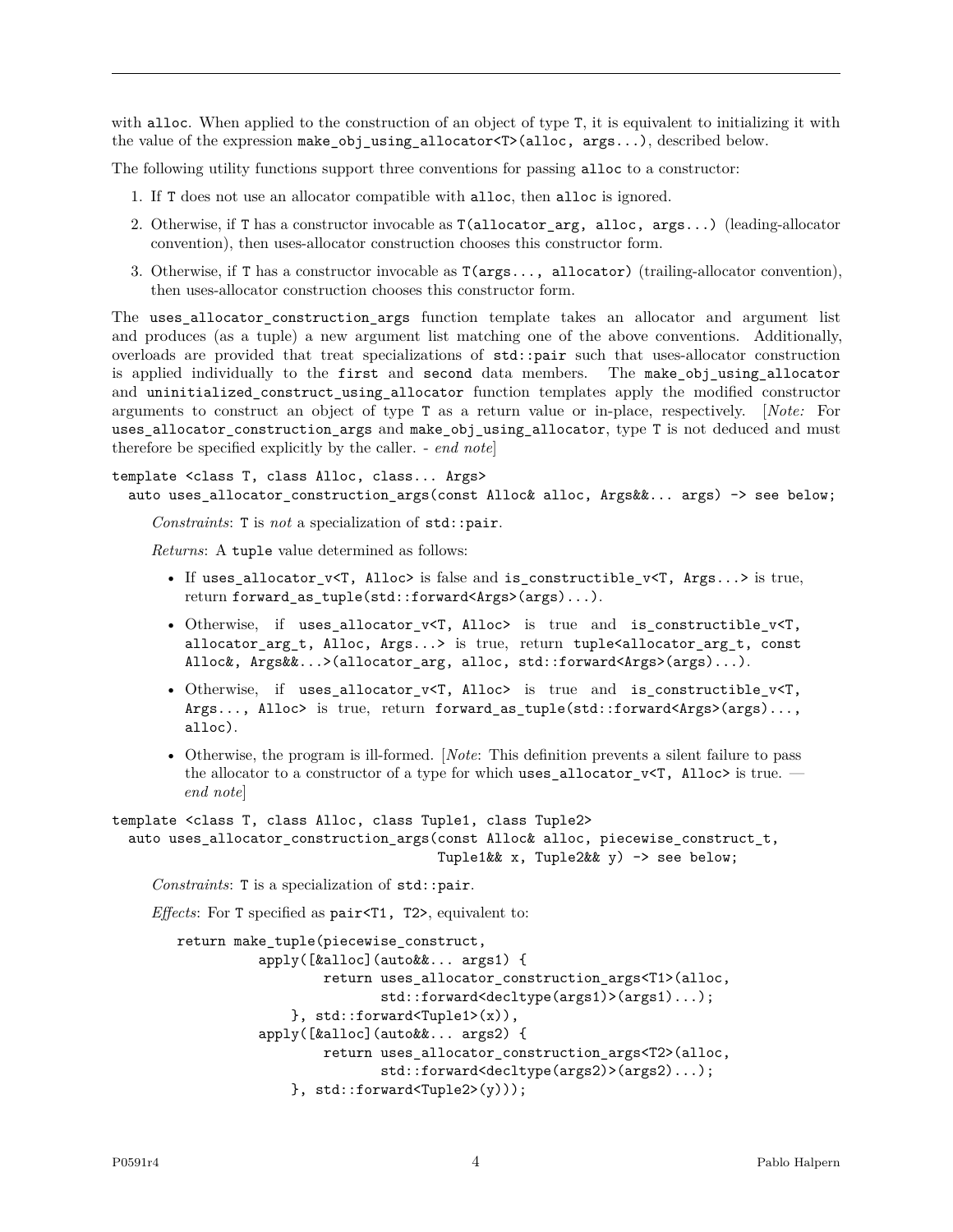```
template <class T>
  auto uses_allocator_construction_args(const Alloc& alloc) -> see below;
     Constraints: T is a specialization of std::pair.
    Effects: Equivalent to:
        return uses_allocator_construction_args<T>(alloc, piecewise_construct,
                                                     tuple<>{}, tuple<>{});
template <class T, class Alloc, class U, class V>
  auto uses_allocator_construction_args(const Alloc& alloc, U&& u, V&& v) -> see below;
     Constraints: T is a specialization of std::pair.
     Effects: Equivalent to:
        return uses_allocator_construction_args<T>(alloc, piecewise_construct,
                                                     forward_as_tuple(std::forward<U>(u)),
                                                     forward_as_tuple(std::forward<V>(v)));
template <class T, class Alloc, class U, class V>
  auto uses allocator construction args(const Alloc& alloc,
                                         const pair<U,V>& pr) -> see below;
     Constraints: T is a specialization of std::pair.
    Effects: Equivalent to:
        return uses_allocator_construction_args<T>(alloc, piecewise_construct,
                                                     forward_as_tuple(pr.first),
                                                     forward_as_tuple(pr.second));
template <class T, class Alloc, class U, class V>
  auto uses_allocator_construction_args(const Alloc& alloc, pair<U,V>&& pr) -> see below;
     Constraints: T is a specialization of std::pair.
     Effects: Equivalent to:
        return uses_allocator_construction_args<T>(alloc, piecewise_construct,
                                                     forward as tuple(std::move(pr).first),
                                                     forward as tuple(std::move(pr).second));
template <class T, class Alloc, class... Args>
  T make_obj_using_allocator(const Alloc& alloc, Args&&... args);
    Effects: Equivalent to:
        return make_from_tuple<T>(
                   uses_allocator_construction_args<T>(alloc, std::forward<Args>(args)...));
template <class T, class Alloc, class... Args>
  T* uninitialized_construct_using_allocator(T* p, const Alloc& alloc, Args&&... args);
     Effects: Equivalent to:
        return ::new(static_cast<void*>(p))
                   T(make_obj_using_allocator<T>(alloc, std::forward<Args>(args)...));
```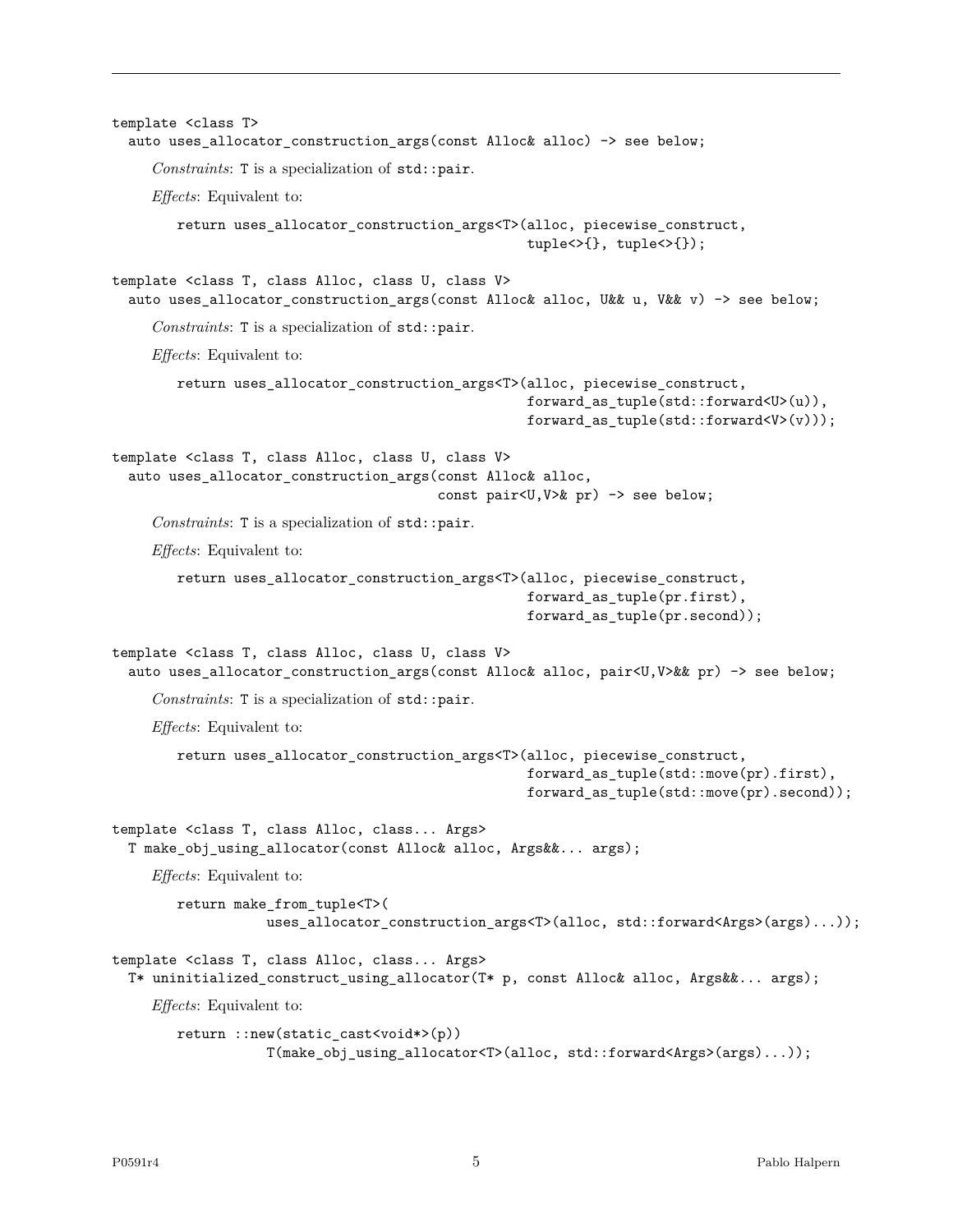#### **6.3 Changes to polymorphic\_allocator and scoped\_allocator\_adaptor**

**In [mem.poly.allocator.class], remove the second through sixth construct member functions from polymorphic\_allocator, (i.e., those whose first argument is a pair):**

```
template<class T, class... Args>
  void construct(T* p, Args&&... args);
template \leq class T1, class T2, class... Args1, class... Args2void construct(pair\langle T1, T2 \rangle^* p, piecewise construct t,
tuple \leq \text{Args1...} \geq x, tuple \leq \text{Args2...} \geq y);template < class T1, class T2 \geqvoid construct(pair\langle T1, T2 \rangle^* p);
template < class T1, class T2, class U, class V \ranglevoid construct(pair<T1, T2>* p, U&& x, V&& y);
template < class T1, class T2, class U, class V \ranglevoid construct(pair<T1, T2>* p, const pair<U, V>& pr);
template < class T1, class T2, class U, class V \ranglevoid construct(pair\langle T1, T2 \rangle^* p, pair\langle U, V \rangle \& pr);
```
**In [mem.poly.allocator.mem], , remove the second through sixth construct member functions from polymorphic\_allocator, (i.e., those whose first argument is a pair).**

**In [mem.poly.allocator.mem], make the following edits to the first construct member function description:**

```
template<class T, class... Args>
  void construct(T* p, Args&&... args);
```
*Requires Mandates*: Uses-allocator construction of T with allocator \*this (see 19.10.8.2) and constructor arguments std::forward<Args>(args)... is well-formed. [*Note:* Uses-allocator construction is always well formed for types that do not use allocators. - *end note*]

*Effects*: Construct a T object in the storage whose address is represented by p by uses-allocator construction with allocator \*this and constructor arguments std::forward<Args>(args)....

*Throws*: Nothing unless the constructor for T throws.

*Remarks*: This function shall not participate in overload resolution if T is a specialization of pair.

**In [allocator.adaptor.syn], remove the second through sixth construct member functions (the same ones removed from the synopsis) and their entire descriptions.**

```
template<class T, class... Args>
  void construct(T* p, Args&&... args);
template<class T1, class T2, class... Args1, class... Args2>
void construct(pair\langle T1, T2 \rangle^* p, piecewise construct t,
{\rm tuple}\langle \text{Args1}...\rangle \times {\rm tuple}\langle \text{Args2}...\rangle \times {\rm v}template < class T1, class T2 \geqvoid construct(pair\langle T1, T2 \rangle^* p);
template<class T1, class T2, class U, class V>
void construct(pair<T1, T2\rightarrow^* p, U&& x, V&& y);
template < class T1, class T2, class U, class V \ranglevoid construct(pair<T1, T2>* p, const pair<U, V>& pr);
template < class T1, class T2, class U, class V \ranglevoid construct(pair<T1, T2>* p, pair<U, V>&& pr);
```
**In [allocator.adaptor.members], remove the second through sixth construct member functions (the same ones removed from the synopsis) and their entire descriptions.**